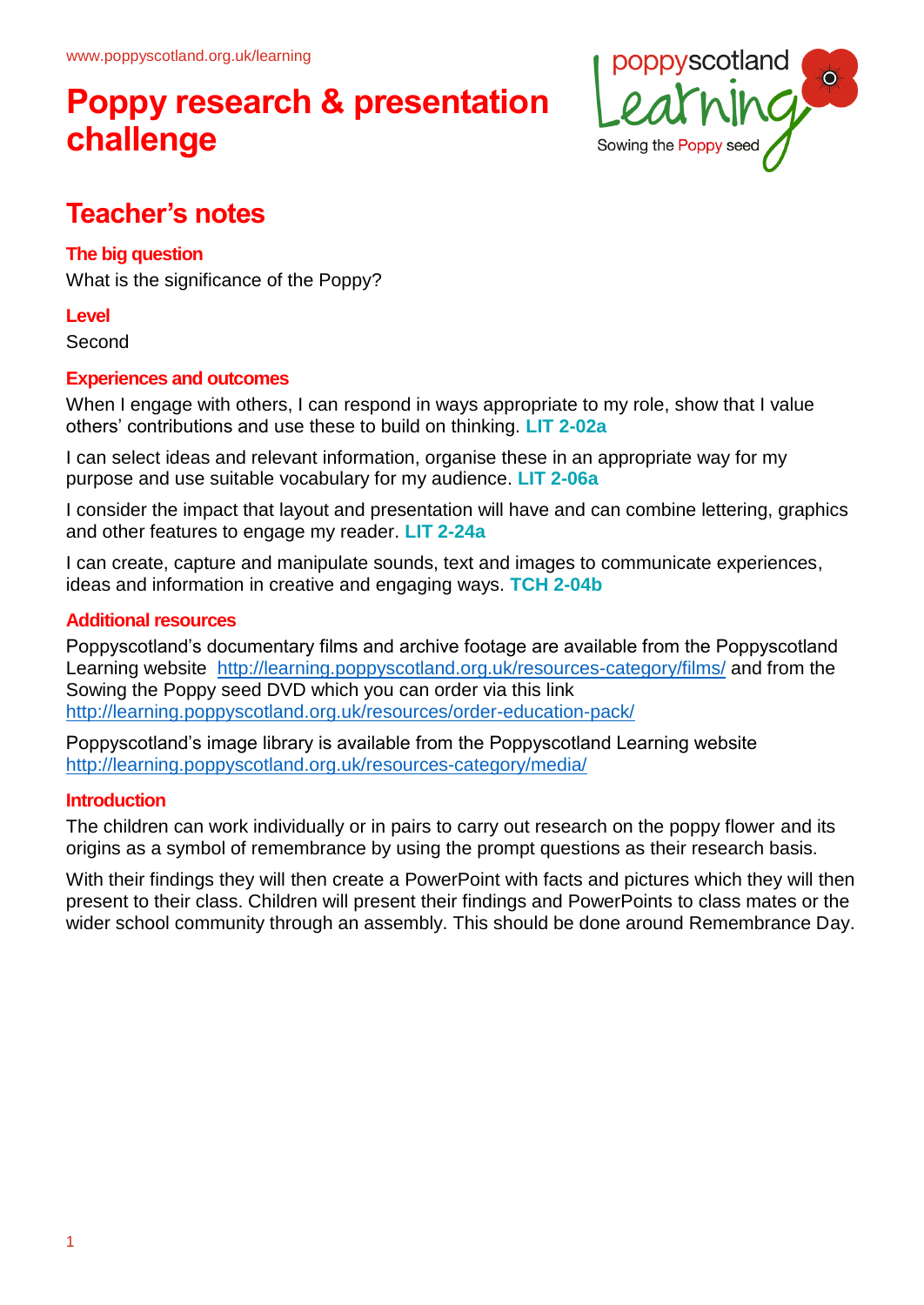## **Poppy research & presentation challenge**



### **Your challenge**

### **The task**

In order to inform a wider audience of the purpose of the poppy flower in relation to the work of Poppyscotland, your challenge is to produce a PowerPoint presentation which will be informative for a diverse audience from young children to adults.

You will need to access the internet and make notes on relevant facts which you will then use to create your individual PowerPoint presentation. Here are some questions which may guide your research:

- Where does the poppy originally come from?
- What type of poppy is associated with remembrance?
- Why has the poppy become the symbol of remembrance?
- Where are Flanders Fields?
- Why are poppies associated with Flanders Fields?
- Who produces the poppies for remembrance in Scotland?
- How do they make the individual poppies and wreaths?

On completion of your presentation be prepared to present it to your class.

### **Learning intention**

I am learning about the poppy and its significance as a symbol of remembrance.

### **Success criteria**

Working independently you will:

- Gather specific poppy facts related to remembrance and the First World War.
- Use facts gathered in a PowerPoint presentation aimed at children and adults.
- Include appropriate pictures, background colour and heading animations.